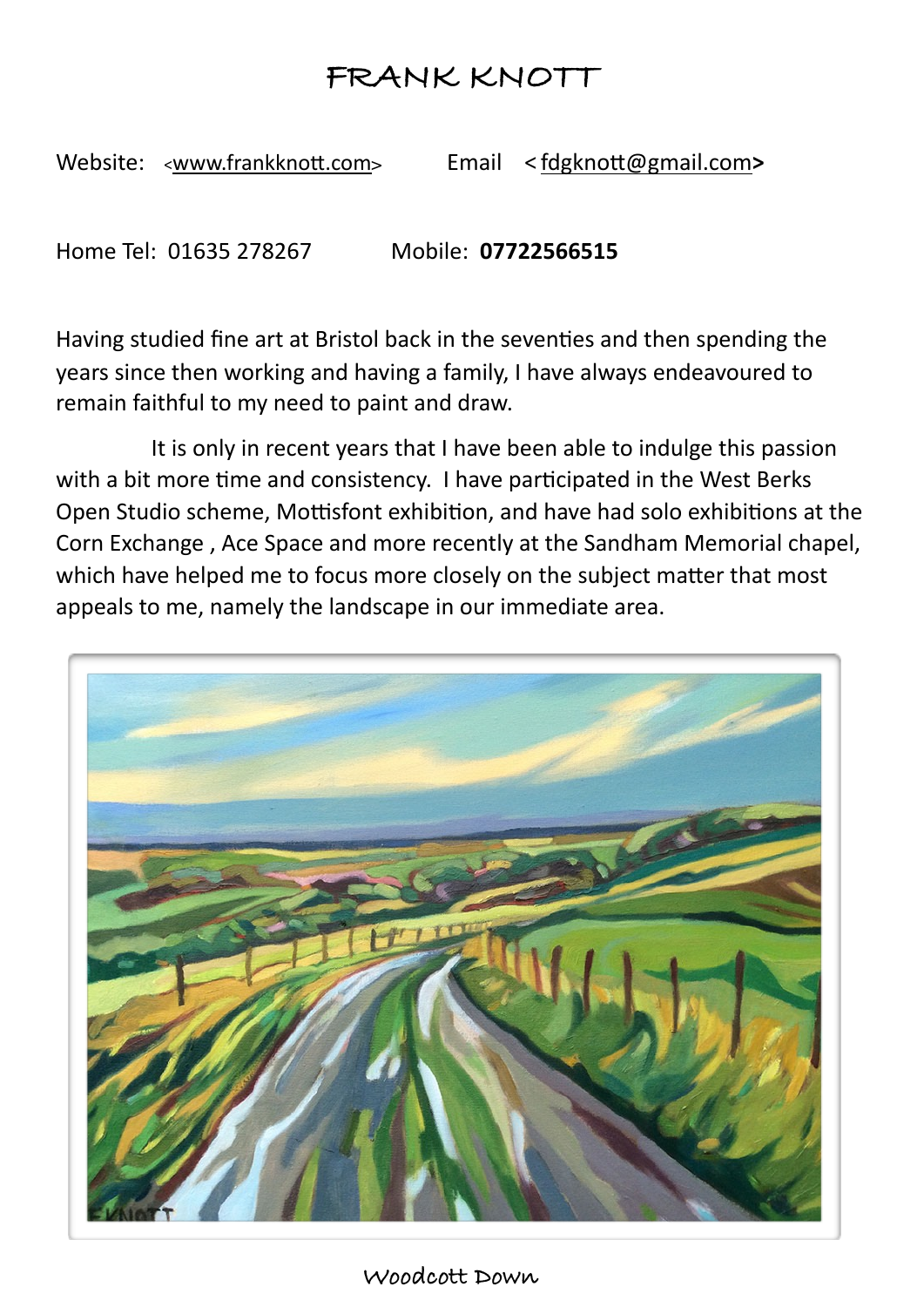## **FRANK KNOTT**



**Evening Light**

Since moving to Burghclere in 2011 I have been greatly inspired by its surrounding countryside and have spent much time recording the elements of interest to me. With this I can then explore and develop the resulting sketches or photographs through a series of oil pastel studies that enable me to revisit the subject more subjectively before commencing on an oil painting.

I have always greatly admired the French Fauvist landscape painting school, as much for its wonderful exuberance as for its liberating use of bold colour and brush strokes . This allows the artist the freedom and opportunity for self expression, for me, the fundamental reason for doing what I do.